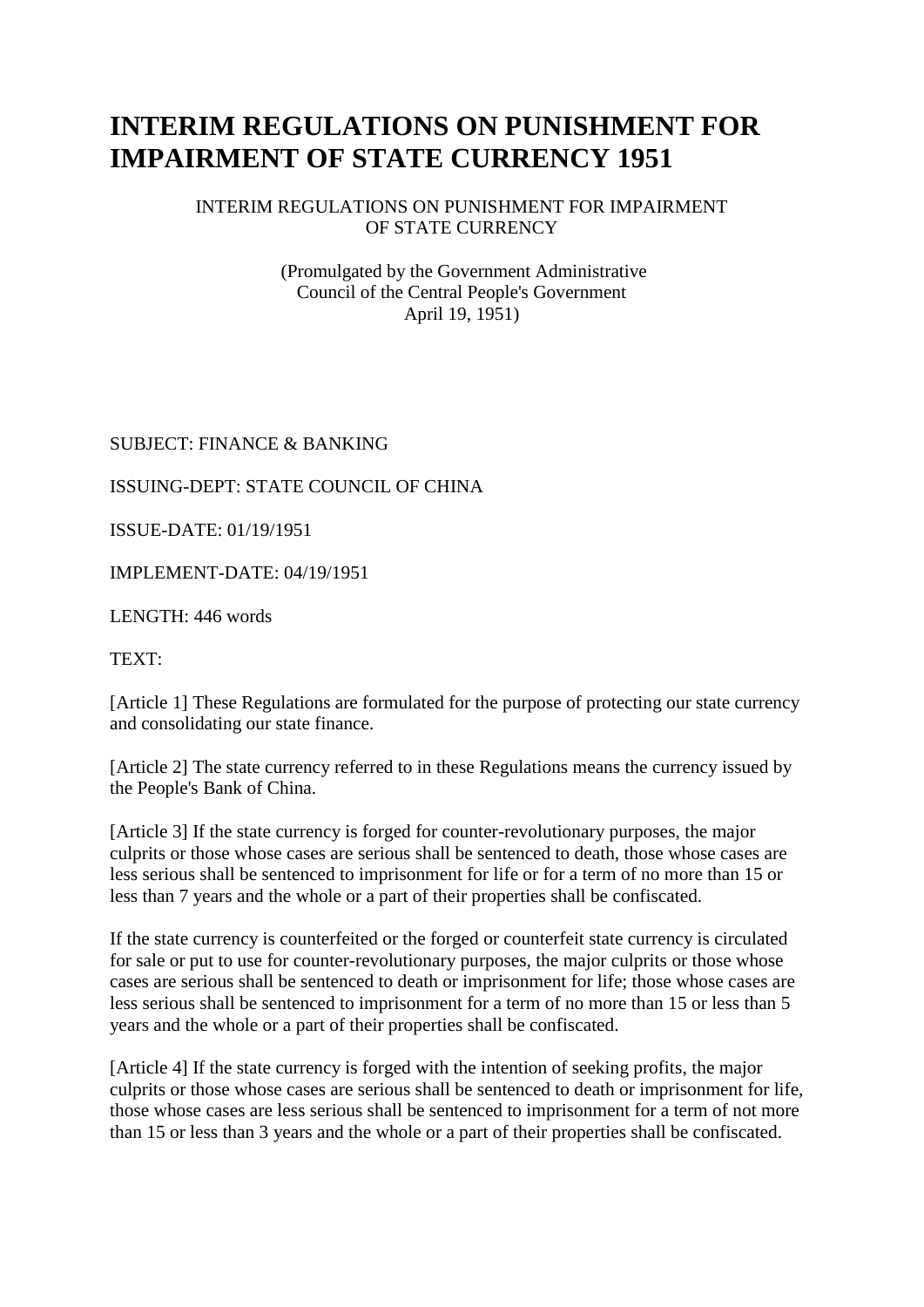If the state currency is counterfeited or the forged or counterfeit state currency is circulated for sale or put to use with the intention of seeking profits, the major culprits or those whose cases are serious shall be sentenced to imprisonment for life or for a term of not more than 15 or less than 7 years and the whole or a part of their properties shall be confiscated; those whose cases are less serious shall be sentenced to imprisonment for a term of not more than 10 years or less than 1 year and fined as the court thinks fit; those whose cases are not serious shall be sentenced to corvee for a term of not more than 1 year or punished by fines as the court thinks fit.

[Article 5] Those who spread rumours or use other means to damage the credit of the state currency shall be sentenced to imprisonment for not more than 5 years or punished by fines.

Those who commit the above crime for counter-revolutionary purposes shall be sentenced to imprisonment for a term of not more than 15 or less than 5 years, the major culprits or those whose cases are serious shall be sentenced to death or imprisonment for life and the whole or a part of their properties shall be confiscated.

# **ARTICLE 6**

Persons who have inadvertently acquired false money or counterfeit state bank notes must, after verification of the fact that they are forged or counterfeit, promptly report the matter to the local branch of the Chinese People's Bank or organs of the people's public security. Persons who failed to report it and kept on using forged or counterfeit money shall be punished, according to the seriousness of the ensuing consequences, by corrective labor work for a term of up to 1 year or by a fine, or by having to study appropriate educational courses.

### **ARTICLE 7**

Preparation for committing a crime specified in this Statute or an attempt to do so shall be regarded as a circumstance extenuating guilt and result in a lighter punishment. The preparation and attempt associated with counterrevolutionary intent shall be punished in accordance with the previously mentioned articles of this Statute.

### **ARTICLE 8**

Persons who have committed crimes specified in this Statute and voluntarily confessed shall be subject to a lighter punishment or be completely exempted from punishment. Persons who following repentance helped to expose the crime shall be completely exempted from punishment.

#### **ARTICLE 9**

Forged money and counterfeit bank notes will be confiscated. All the machines, materials, and other objects used to commit crimes specified in this Statute shall be confiscated. However, the machines, materials, and other objects involved in the crime are not subject to confiscation if they belong to third parties who are unaware of such use.